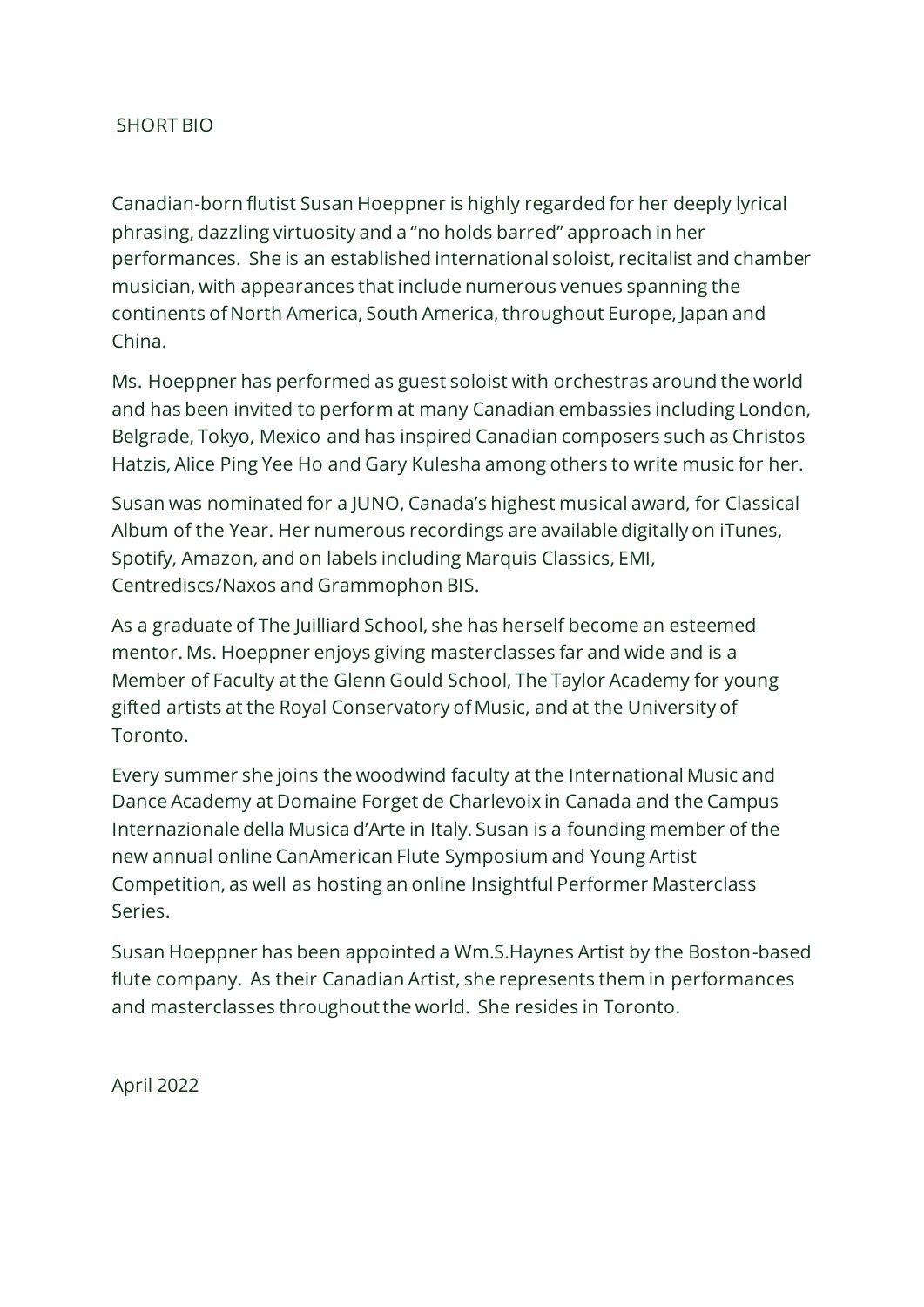LONG BIO

Appreciated for being a "born soloist" (Toronto Globe & Mail), where "one can almost hear the words in her flute song" (Washington Post), Canadian-born flutist Susan Hoeppner is highly regarded for her flawless lyricism, dazzling virtuosity and "no holds barred" approach to performing. She is an established international soloist and chamber musician, and her appearances include many venues spanning the continents of North America, South America, Europe, as well as cities throughout Japan and China.

Susan Hoeppner is proud to introduce works by Canadian composers to her audiences in international settings, and has been repeatedly invited to perform in Canadian embassies worldwide (Tokyo, Belgrade, London, Mexico) where she programs new and exciting works, highlighting Canadian music. She gave the world premiere of a new flute concerto written for her by Christos Hatzis called *"Departures: Concerto for Flute and String Orchestra"* with the Kyoto Symphony Orchestra in Japan. Gary Kulesha wrote a *Sonata for Flute and Piano* for her and they premiered the work together in Toronto and Chicago, with it being later recorded on *Canadian Flute Masterpieces* on Centrediscs with pianist Lydia Wong. The most recent work written for her is an Indigenous-Canadian work by Eliot Britton for flute and electronics titled *"Septentrion"*. A new and exciting performance and recording project is underway with composer Alice Ping Yee Ho and celebrated Canadian percussionist Beverley Johnston for a new work called "Ice Woman" a Trilogy, inspired by Ada Blackjack, an Inuit woman.

A celebrated recording artist, her numerous discs have been received with critical acclaim. Ms. Hoeppner was nominated for a JUNO Award with her recording on the Marquis Classics label entitled *"American Flute Masterpieces*", with pianist Lydia Wong in the category of "Classical Album of the Year: Chamber or Solo" in 2012. Her recordings are available digitally on iTunes, Spotify, Amazon, and on labels including Marquis Classics, EMI, Centrediscs/Naxos and Grammophon BIS.

Ms. Hoeppner has performed as guest soloist with orchestras around the world, beginning her professional career in Buenos Aires, Argentina at the Teatro Colon. Following her debut in South America, she went on to be guest soloist with the Lisbon Radio Orchestra (Portugal), Kyoto Symphony Orchestra (Japan),